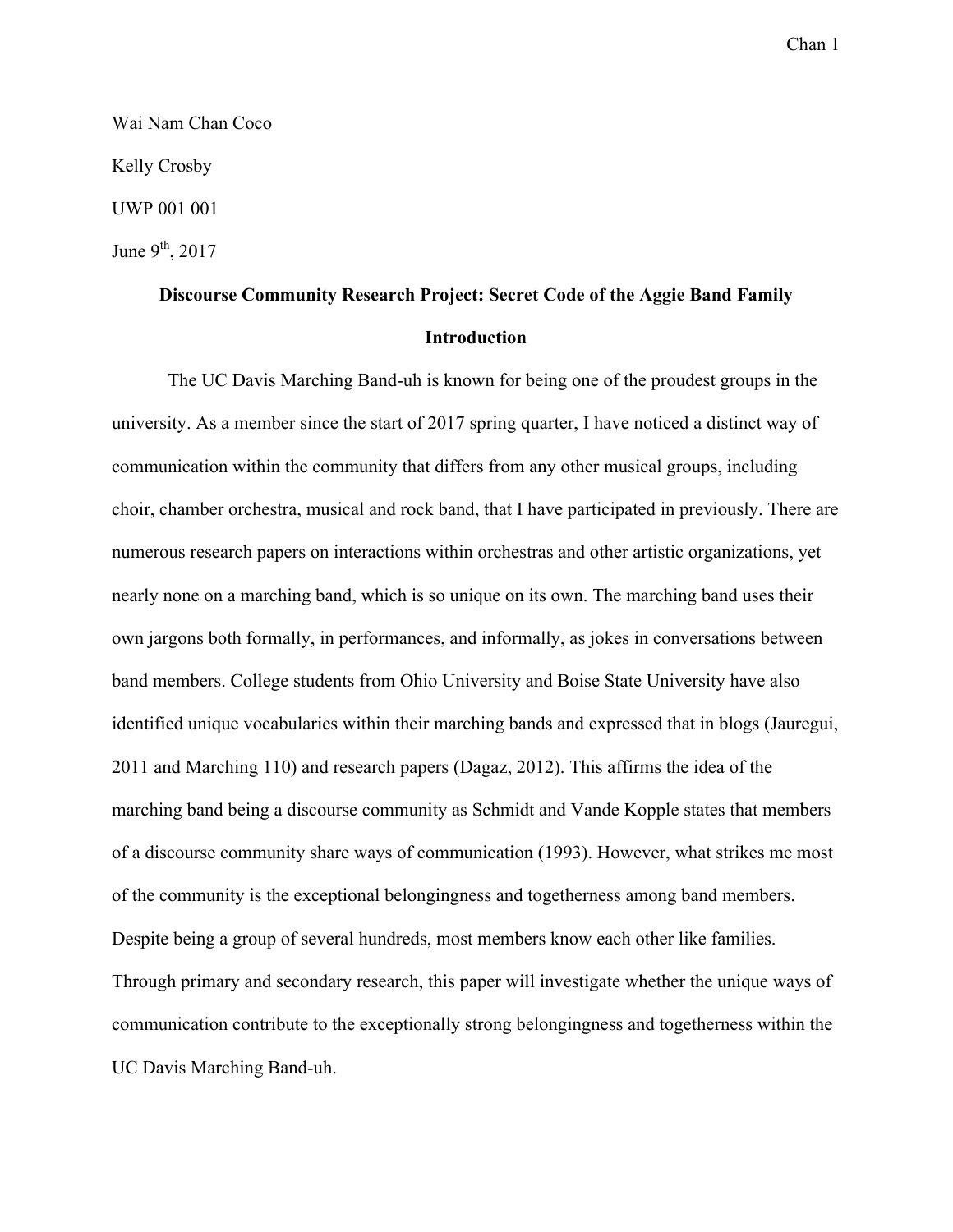#### **Methodology**

In this research paper, I am using the UC Davis marching band-uh as a representation of marching band in general. As the band is such a huge group, consisting more than 250 active members, I chose to collect my data through surveys to get a more accurate representation of the entire community. I posted my survey on the UC Davis Marching Band-uh Facebook group, where members communicate through most of the time. The Facebook group includes both current and alumni members. There are more than 300 members in the group. However, they are not forced to do the survey. The objective of this survey is to confirm my observations on communications between members in the band.

The survey consists of six questions, two short answer questions and four multiple choice questions. The first question is about whether they enjoy being in the marching band community and the reason that they continue being part of it. This question is to have a general idea of what members feel about the band. The second question asks participants about the unique terminology among the community and some examples of the terms. This gives me a scope of lexicons that is commonly used. The four multiple choice questions are on whether the ways of communication used within the community are different from other communities and whether they contribute to the sense of belonging towards the band.

Being one of the members, I acted as a participant-observer in the UC Davis Marching Band rehearsals for this research. I observed how members communicate with each other during practice sections, which takes place every Monday evening. I recorded both verbal and nonverbal ways of communication between members.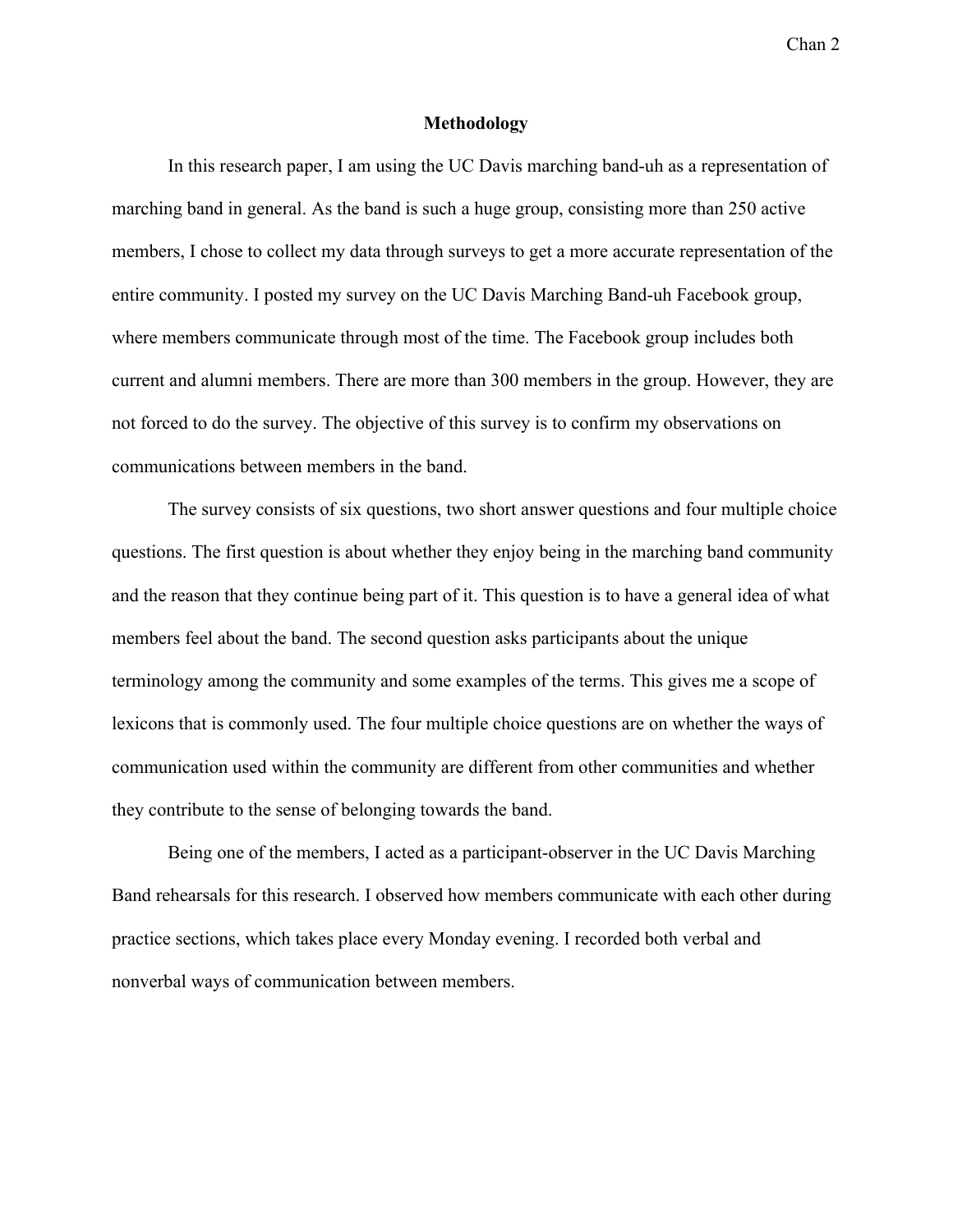# **Data Results**

In the period of two weeks, I received 34 responses from the survey that I posted on the UC Davis Marching Band-uh Facebook group. The following are the results that I accumulated.

In question 1, "Do you enjoy being in the marching band?", all the participants answered that they enjoy being in the marching band. Although there is a diverse set of reasons of them being in the band, the following are the most common reasons:

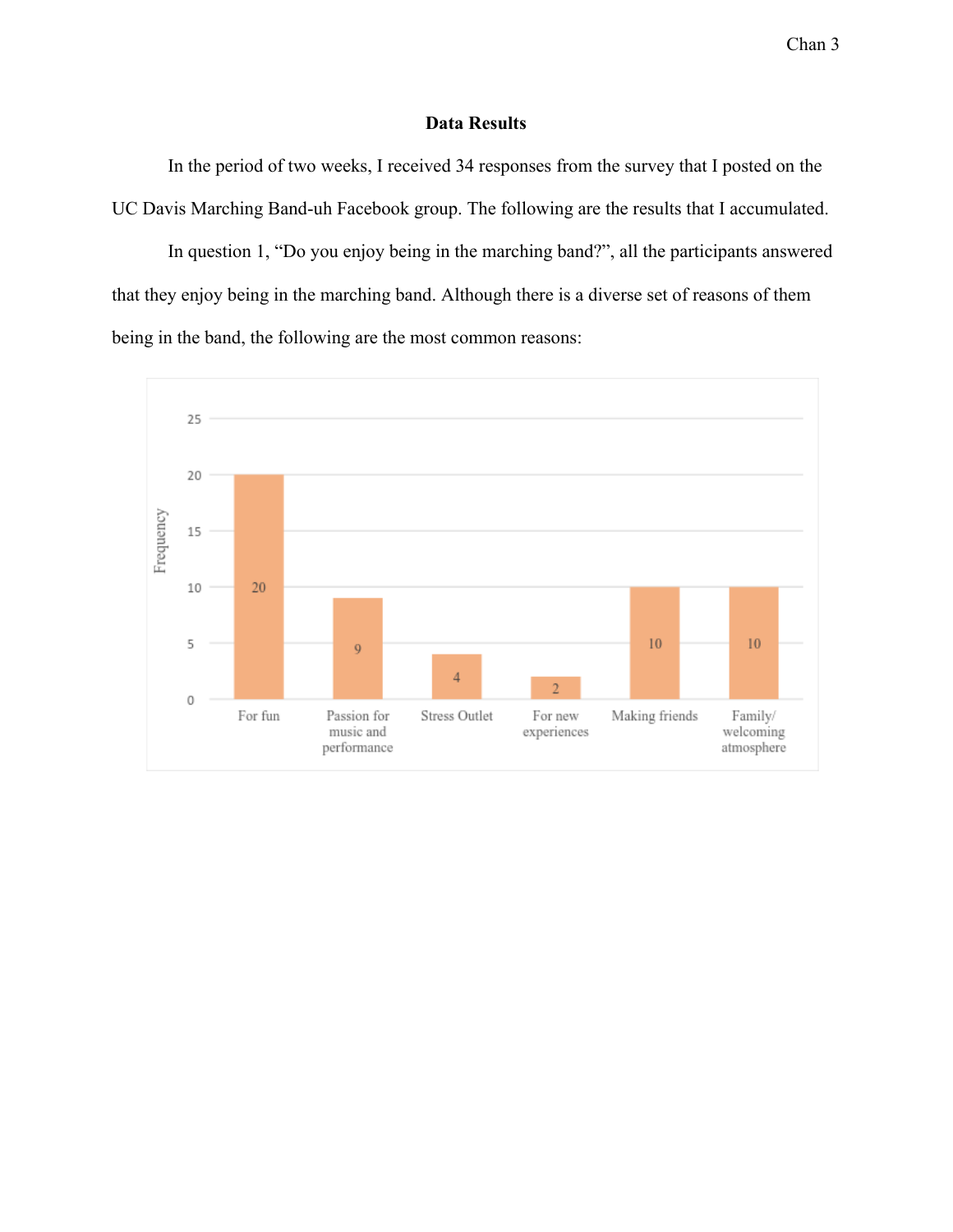

81.8% of the participants expressed that band members use a unique language to communicate. 18.2% of the participants who claimed that there is not probably because they are not aware that the terms they use within the community are actually unique. That is certainly reasonable because they have been using the words so long that they may not treat them as something special. Participants who have answered positively to this question also provided some examples. The following are the most mentioned words:

- Marching instructions steps, halfway points, pivots, harry hat, 8-5, etc.
- Music instructions top, cadence, etc.
- Event names gigs, barn, MNR, etc.
- Position names StuD, AssMan, AssDM, AssStuD, stale, etc.
- Uniform items mav, yackets, etc.
- Slangs can you do me, horn up, etc.

From my observation during the UC Davis Marching Band rehearsal, I noticed the frequent use of the technical lexicons mentioned above. The regular whole band meeting and section meeting are especially jargon-heavy because members are updated on upcoming events and uniform and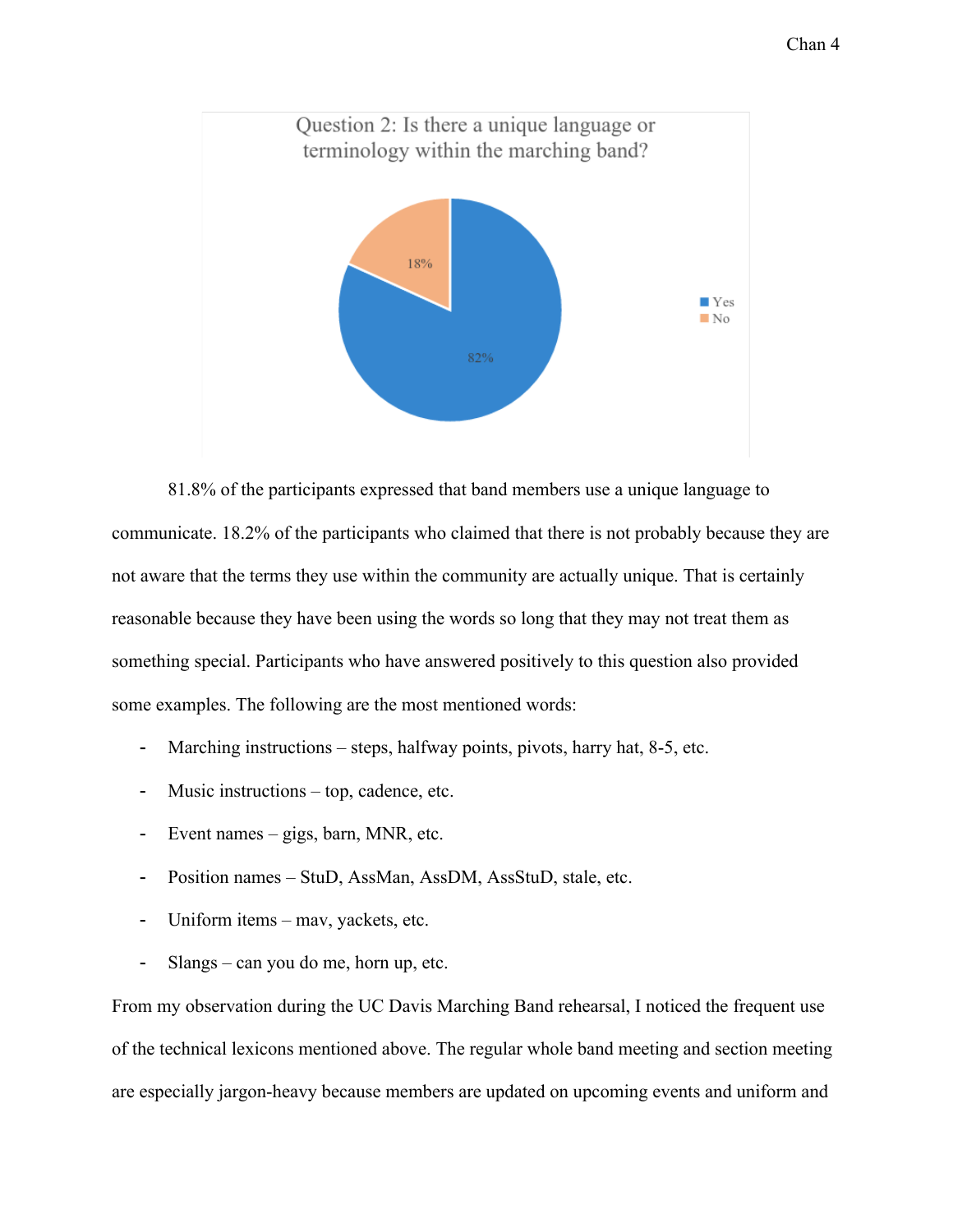equipment to prepare. When practicing the music and dance, technical words for marching and music are also often used.



Approximately half of the participants claim that they use dance and sounds to communicate. Although there is no data on how other groups communicate, this combination of gestures, dance and sound is certainly not commonly found in sports or academic groups. During practices, I felt that band members create a genuinely fun and welcoming atmosphere through playing their instruments joyfully and expressing themselves freely through random dance moves.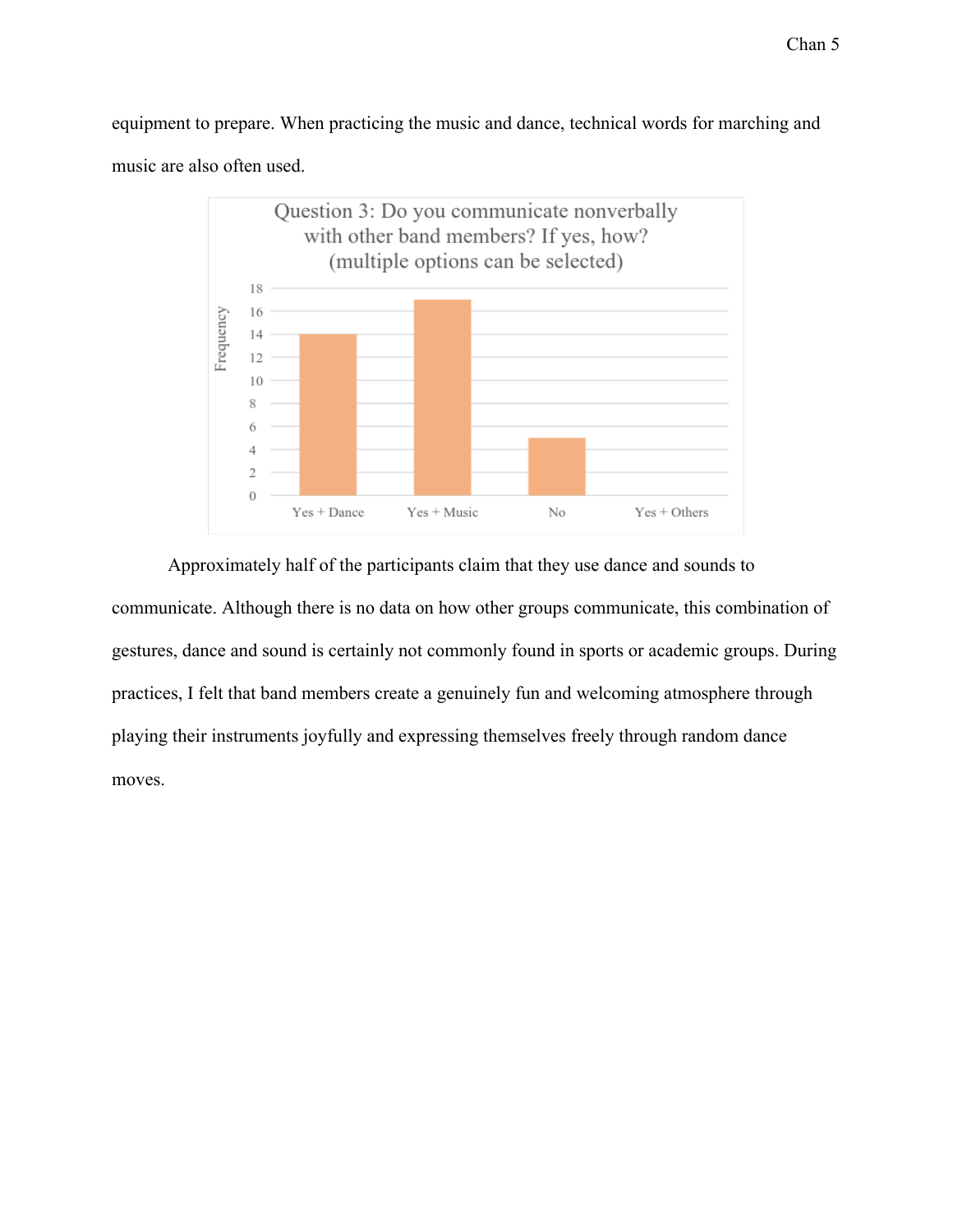

Around 70% of the participants firmly express that they communicate differently compared to other groups, whereas a quarter of the participants are not sure, but they still consider the possibility that the marching band has unique ways of communicating.



81.8% of the participants agree that they greater sense of belonging towards the band than any other groups. My observation during band rehearsals affirms this result. From their smiles and friendly interactions with other members, I can deduce that they really like being in this community.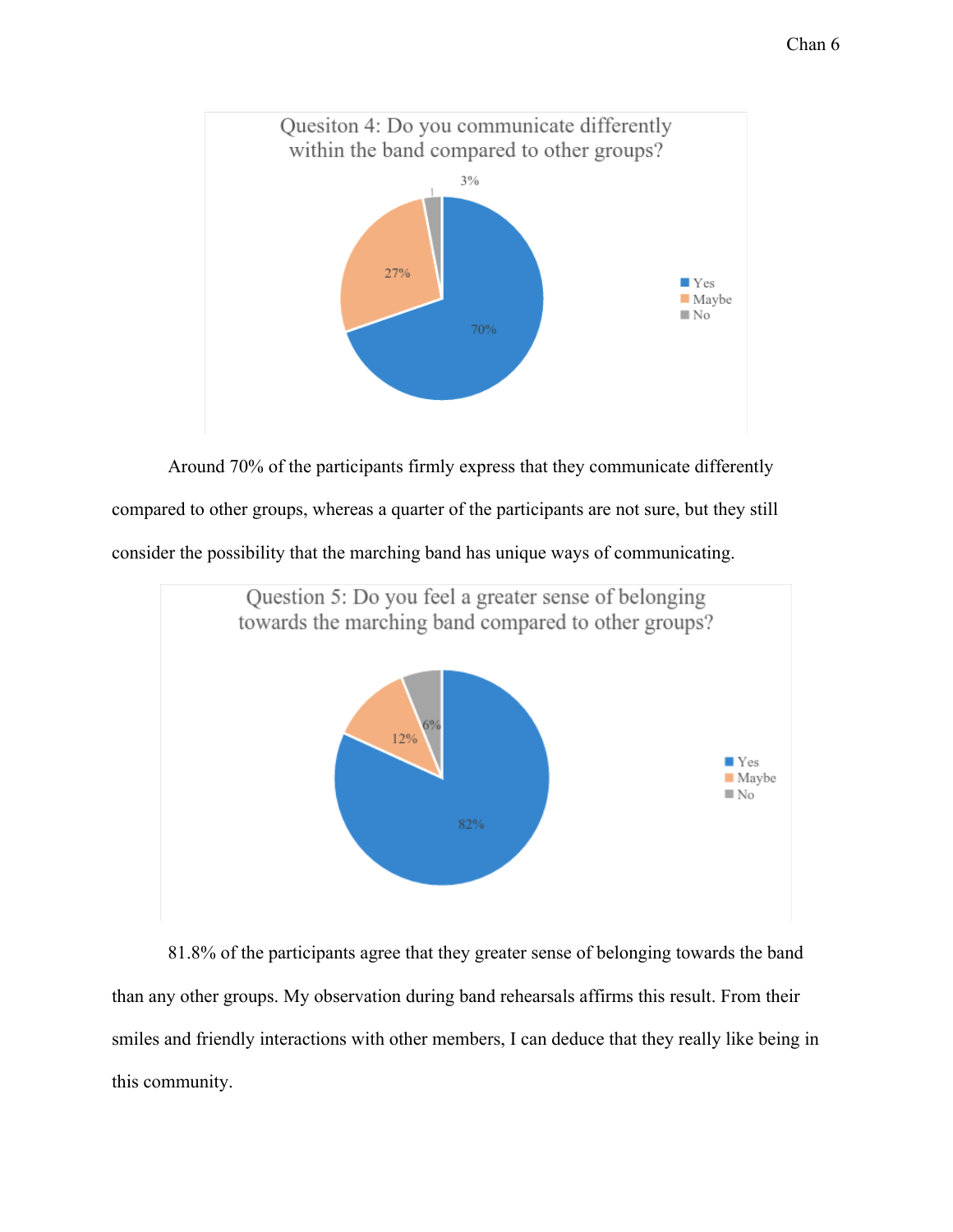

I am aware that there are many factors that contributes to that sense of belonging, for example, the frequent bonding events and the same goal of having fun. The method of communication is such a natural thing that most people would not be aware of its contribution. Though, more than half of the participants claim that it does contribute to the belongingness, while 35.3% are unsure and only 11.8% reject the idea.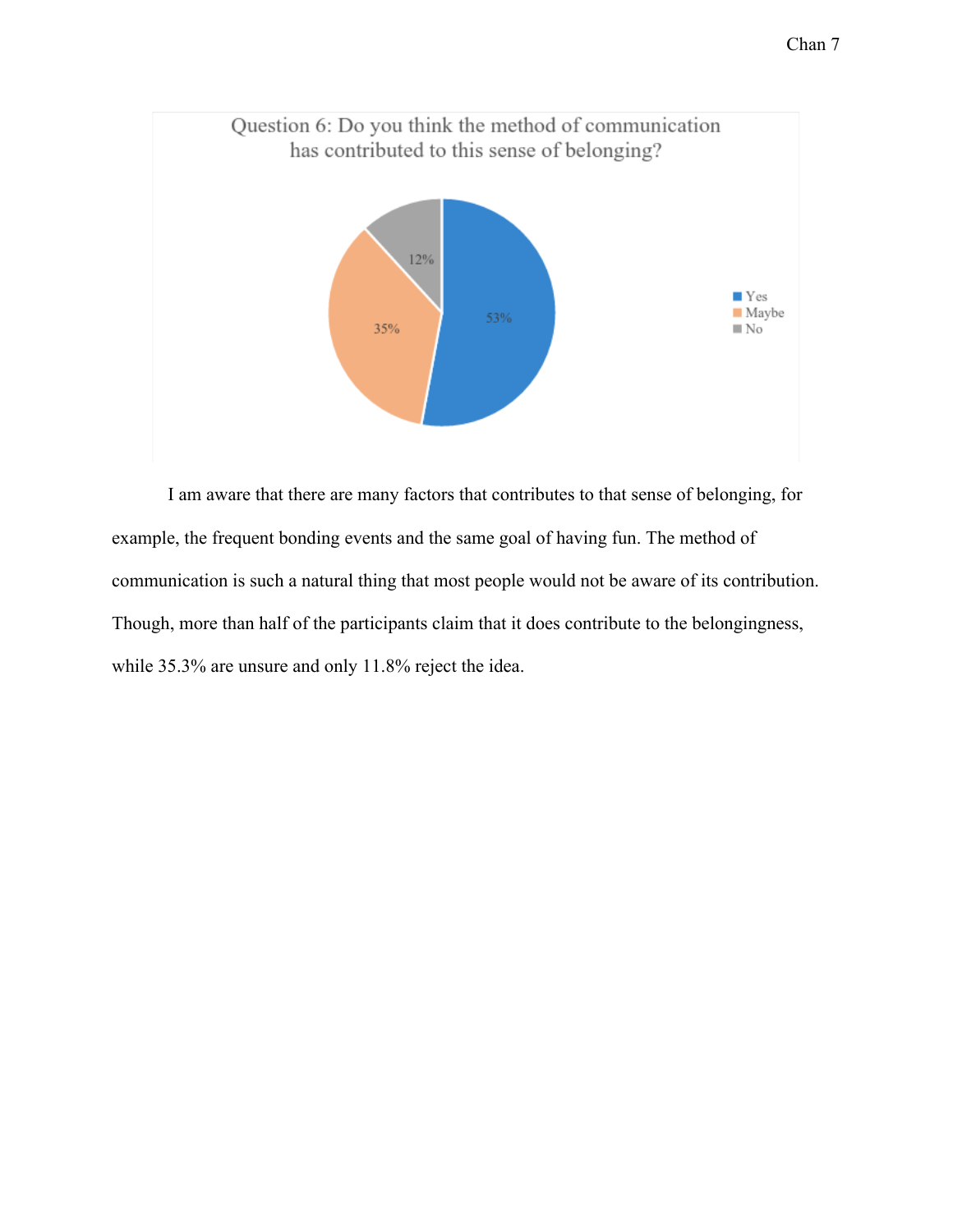# **Analysis/Discussion**

## **Verbal Communication**

#### Lexicon

According to the responses on question 2 in the survey, we can be sure that lexis exists in the UC Davis Marching Band-uh, despite not all the participants are aware of it. These lexicons can be divided into two groups: technical and general. Majority of the lexicons are used for directing the band in marching and music playing, while some are for positions in the band, uniform and equipment. The general lexicons are not official. It consists of slangs and jokes that are understood by band members, such as "Can you do me?" meaning "Can you zip me up?" and "horn up" meaning "get ready to play".

The existence of lexis is not only valid in the UC Davis Marching Band-uh, but also in other schools' marching bands, such as the marching band in Ramona High School and the Marching 110 of Ohio University. In Ramona High School's marching band, members also have these two different groups of lexicons. For the technical group, the percussion section of this marching band has invented a dialect known as "drumspeak". The drum players would refer to parts of the music by mimicking the sound of the drum.

*"Hey, Dylan, let's take it from measure 69."*

*"Is that where the snare drums go, 'diggida diggaga boom sh'kadat'?"*

*"No, it's after the buzz roll. 'Spiggida-biggida bzzzzz chubzy chubzy boom sh'kadat."* (Jauregui, 2011)

This way of communication is likely not endemic to this marching band, but others in slight variations.

As for the general group, members joke by referring to music jargons. For instance,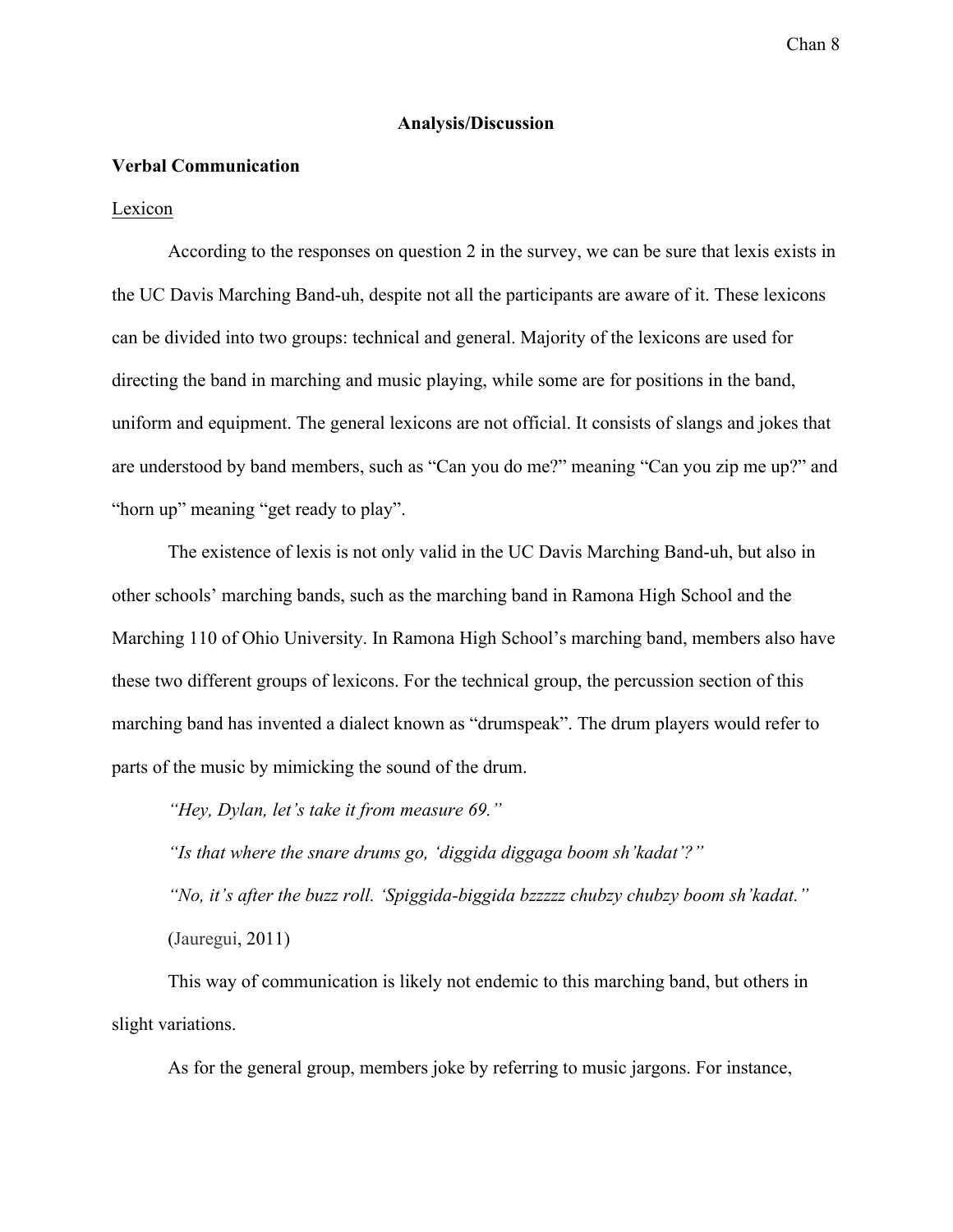"Wow, that laugh was just like an arpeggio!" and "I'm a fermata. Hold me." Terms like "arpeggio" and "fermata" may not be known to people who have not studied music. These unique jokes that are only understood between band members strengthen their bonds because their mutual understanding creates memories. On the other hand, these jokes would mean nothing between a band member and an outsider.

# Meetings

The UC Davis Marching Band-uh have practices every Monday 7pm to 9pm. Every time, there would be announcement time at 8pm. Staff from the management team would give everyone updates on events and reminders. Although there is a hierarchy structure in the band, there is no sense of authority in the communication between section leader or staff with other members. The regular updates make sure all members are on the same page; no one is left out. There is also a regular section meeting after that. After looking deeper into the community, I noticed that the marching band is not just a single discourse community but a collection of discourse communities formed by different instrument sections. Each section has their own bonding activities and traditions.

### **Nonverbal Communication:**

#### Music

As most people would expect, music is one of the main ways of communication between performers and audiences. In fact, members also communicate with each other through music. Although they may not be delivering a particular message, they are naturally creating an atmosphere that is often fun and energizing. One participant mentioned that s/he enjoys being in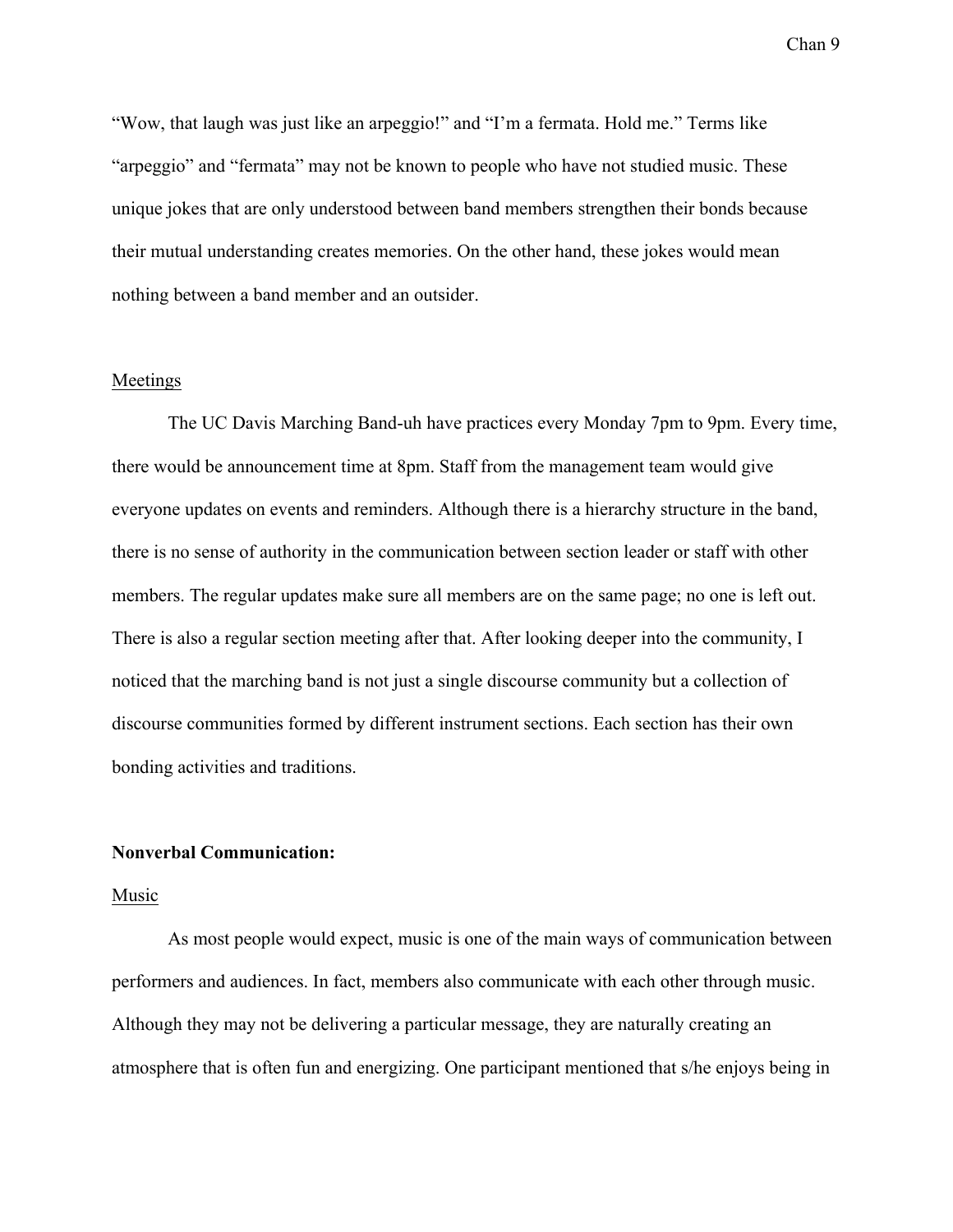the band because of the welcoming atmosphere, while many mentioned that the band is just like a family. All members work together as a group. There is no need to compete for being the loudest or the fastest, or else the music would be a mess. In the marching band, unity sometimes matters more than individuality. Members work together to produce a harmonious outcome.

In colleges, or even high schools, students are bombarded with competition - competing for higher grades, jobs and opportunities. One of the most mentioned reason that survey participants enjoy being in the band is for stress relief. This shows that the band displays a competition-free environment for the members. Every member has a guaranteed part, that they do not have to worry about being taken away from them. Even someone like me, who does not even know how to play the trumpet, is given a position in the community. This environment, formed by the welcoming and friendly communication between members through music, is different from academic groups, where there are often some underlying competitions. With the desire for such an accepting and family-like community, members feel deeply connected to the group.

#### Dance

Dance is the other most well-known communication method in the marching band. Very similar to music, it creates that free-will atmosphere for members to express themselves. During practices, even if they are not required to dance while playing, members would still dance or do whatever movements they feel like doing. I often see members doing silly movements that I would not see outside of the band room. Their dance moves tell others that they are having fun, which is a shared goal within the community. The constant communication and reminder of the goal of having fun unite the community. Despite the dance moves being hilarious, no one would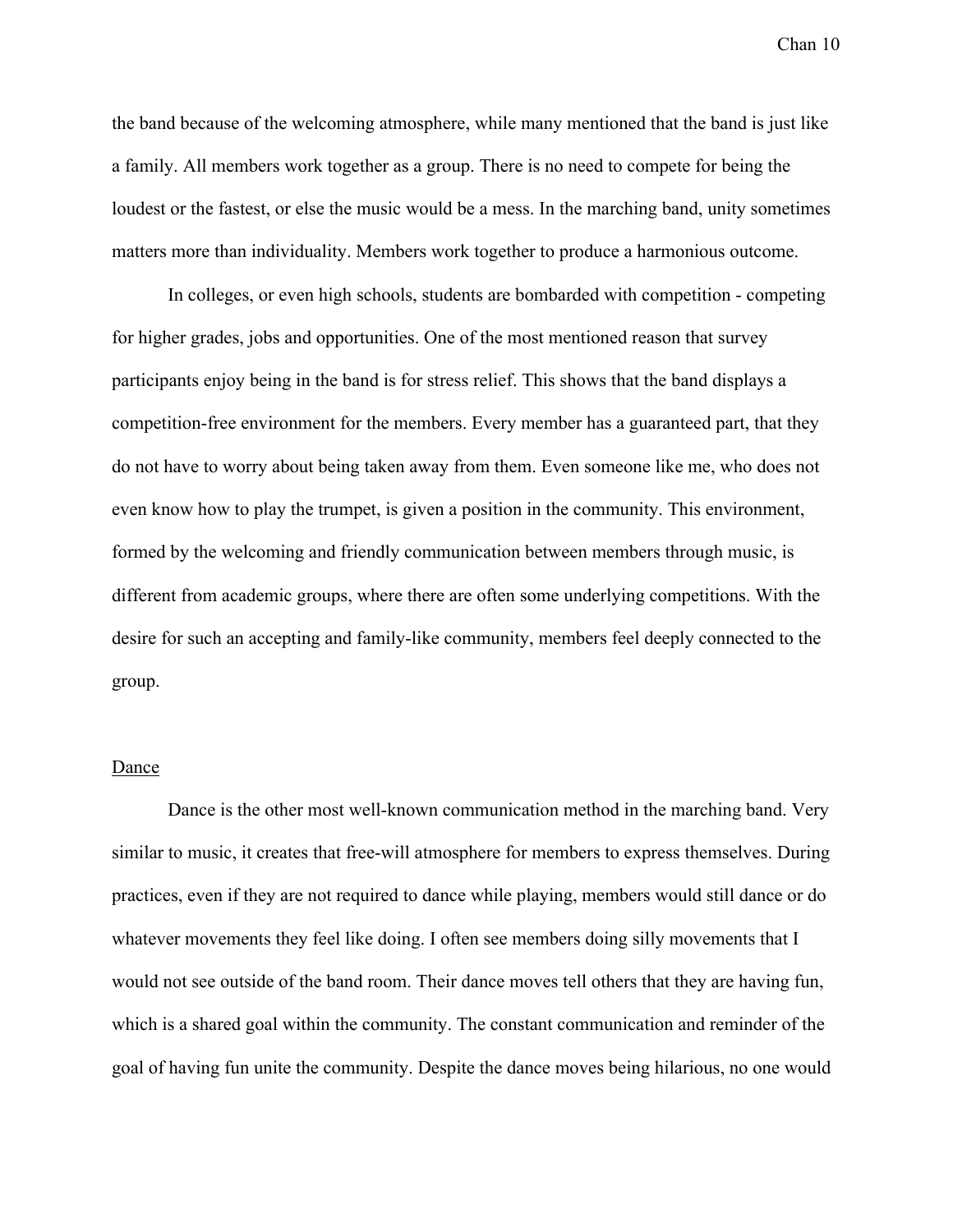judge one another. Some of the survey participants expressed that they could fully be themselves in the marching band. That was what I felt too. I do not have to endure the judgmental gazes from the public. In the article "Learning from the Band: Trust, Acceptance, and Self-Confidence", Dagaz (2012) interviewed Dalia who is participating in her high school's marching band. When Dalia shared her experience, she said that she used to be "grossly overweight and depressed." Her parents would always tell her that she could not dance and that she would only embarrass herself. However, Dalia still joined the marching band. Although she could not learn the dance moves as quickly as others, band members were very supportive. With tremendous effort and the help of others, she was able to dance freely and made it onto the varsity guard team successfully. She thanked her fellow band members and the directors for accepting and encouraging her. The marching band is a very special place where everyone can be themselves.

# **Conclusion**

A marching band is a very tight-knit community that uses both verbal and nonverbal communication. The technical lexicons and general lexicons both help strengthening the togetherness among members. The regular announcement meetings prevent any band members being isolated or left ignorant of the community's progress. The non-verbal communication includes music and dance that create a warm and fun environment that allows members truly be who they are. Being free of competition makes members feel at home, thus have exceptionally strong sense of belonging towards the community. The marching band is a very successful discourse community that everyone should be proud of.